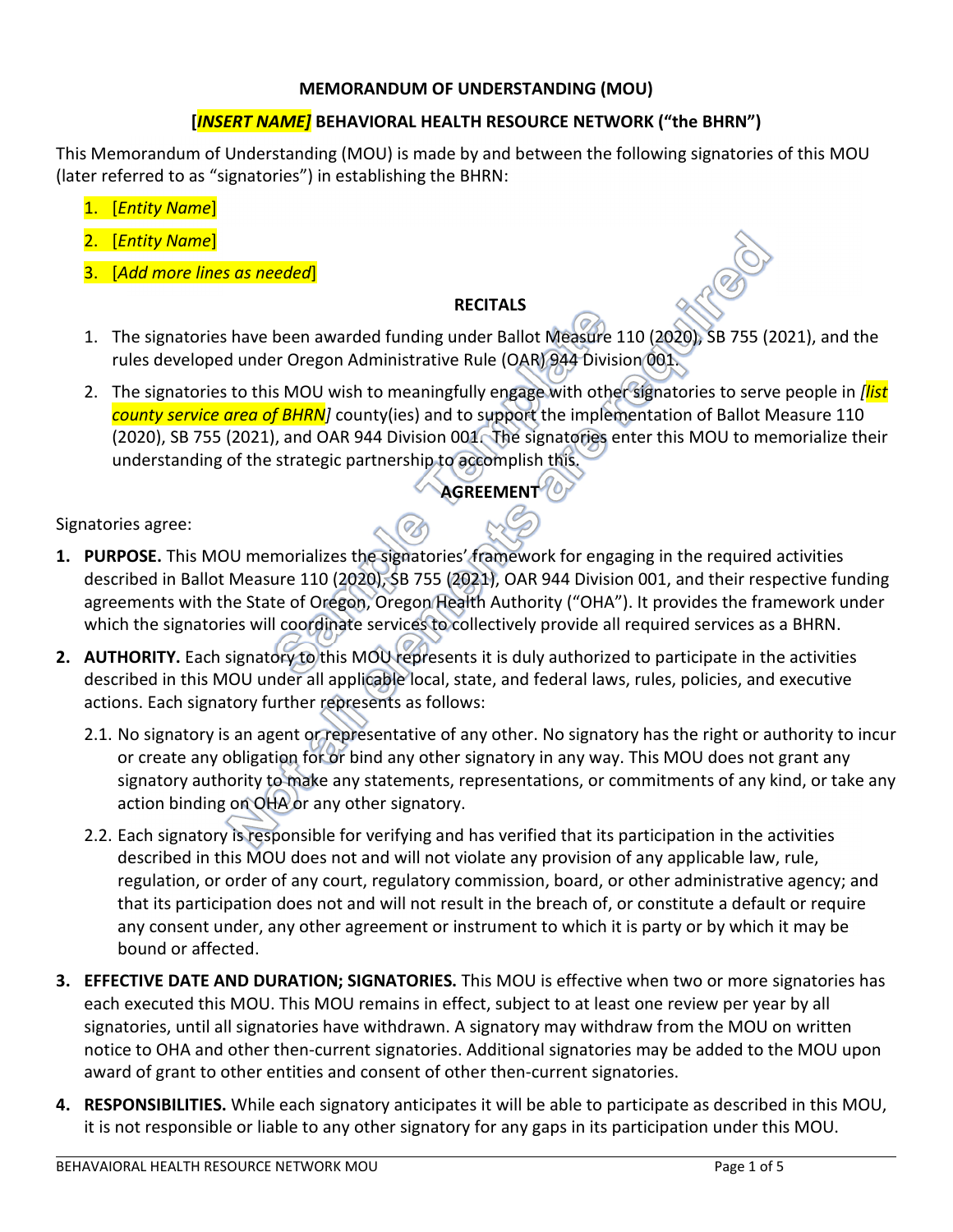Signatories acknowledge that there may be consequences under their respective funding agreements with OHA/OAC for failure to comply with those funding agreements, or failure to refer between or collaborate with other signatories or recipients of OAC funds, including but not limited to failure to comply with this MOU.

- 4.1. Each signatory will:
	- 4.1.1. Establish and maintain a funding agreement with OHA for funds under Ballot Measure 110 (2020), SB 755 (2021), and OAR 944 Division 001.
	- 4.1.2. Comply with laws, rules, and policies applicable to its security practices and sharing of information about Its practices, and disclosure of confidential information (including information protected by law) and information that is otherwise held as sensitive.
	- 4.1.3. Protect confidential and sensitive information it receives from any other signatory in accordance with applicable law, rule, and policy, and hold all information not verified or received as public information with the presumption that it is confidential or otherwise sensitive.
	- 4.1.4. Not disclose to other signatories confidential or sensitive information received from a third party without the express consent of the owner or subject of the information, unless permitted or required by law.
	- 4.1.5. Meet at least once every months, to review how each signatory is working with the other signatories, identify best practices and opportunities for development, and discuss strategies to effectively serve persons with substance use issues and disorders within the counties to be served.
	- 4.1.6. Notify other signatories if it is unable or unwilling to meaningfully participate in the activities described in this MOU.
	- 4.1.7. Operate in a manner that honors tribal sovereignty and self-determination.
- 4.2. **Required roles.** The following shall be responsible for each required component of this BHRN (OAR 944-001-0020(3)), and signatories shall seek to refer clients to other signatory entities as appropriate:
	- 4.2.1. [*Name of signatory/ies*] provide(s) screening by Addiction Peer Support Specialist, Certified Recovery Mentor, Addiction Peer Wellness Specialist, or other addiction professional 24 hours a day, seven days a week, every calendar day of the year to each individual immediately upon first contact. [*Describe how coverage will be allocated among multiple signatories*.]
	- 4.2.2. [*Name of signatory/ies*] provide(s) comprehensive behavioral health needs assessment, including a substance use disorder assessment by a certified alcohol and drug counselor or other credentialed addiction treatment professional within 24 hours of an individual's request for assessment. [*Describe how coverage will be allocated among multiple signatories*.]
	- 4.2.3. [*Describe which signatory/ies* provide(s) peer-delivered outreach, supports, mentoring, and recovery services. *Describe how these will be allocated among signatories*.]
	- 4.2.4. [*Describe which signatory/ies* provide(s) harm reduction services, information, and education. *Describe services and how these will be allocated among signatories*.]
	- 4.2.5. [*Describe which signatory/ies* provide(s) low-barrier substance use disorder treatment and addiction recovery services as described in OAR 944-001-0020(3)(e). *Describe the services and how these will be allocated among signatories.*]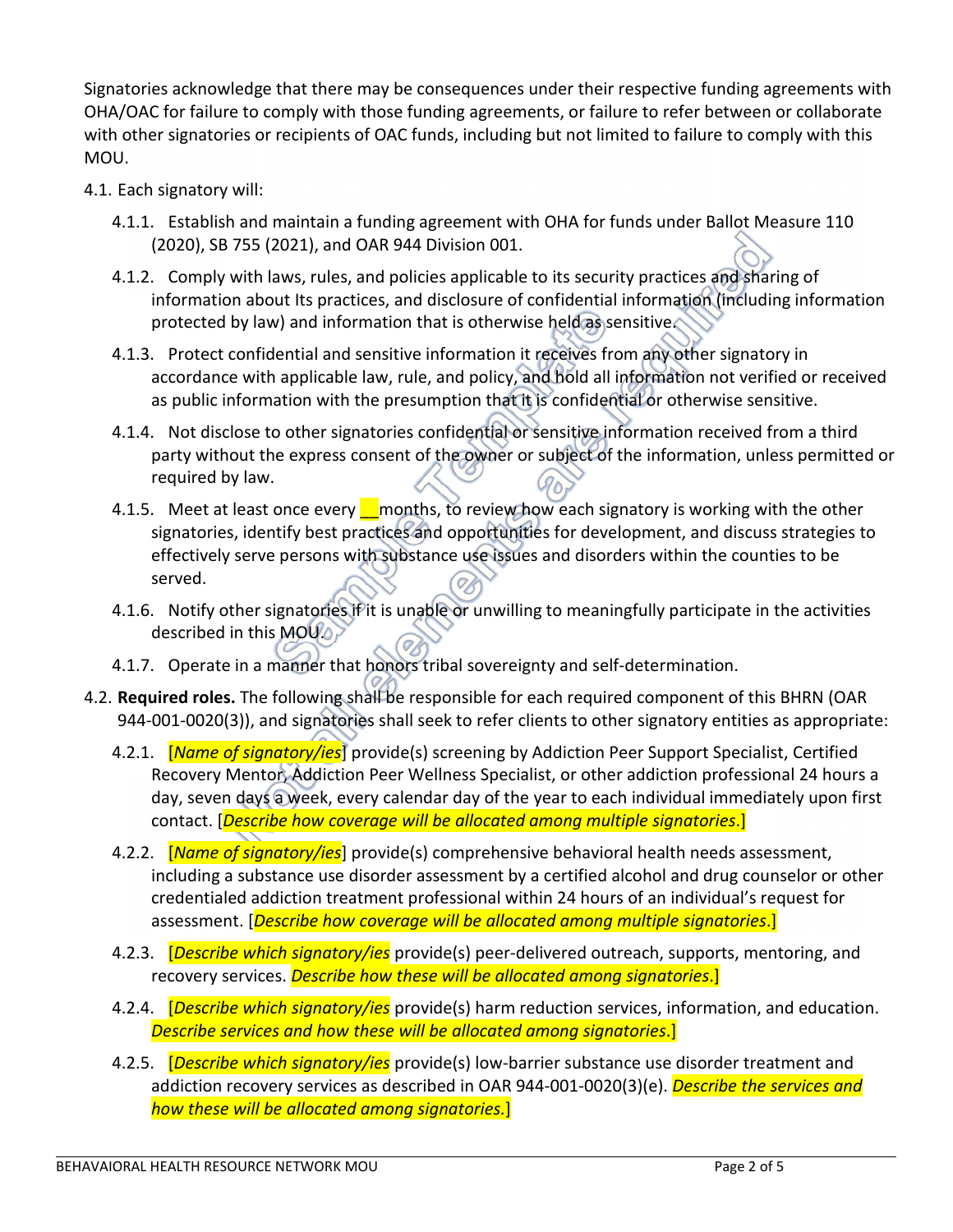- 4.2.6. [*Describe which signatory/ies* provide(s) flexible and low barrier housing for individuals who use substances that cause harm or have a substance use disorder. Describe how signatories will allocate responsibilities to serve populations at all points on the substance use continuum, including gender affirming housing options including responsive housing and shelter options for those who are transgender, gender-nonconforming, and intersex, and family housing options.]
- 4.2.7. [*Describe which signatory/ies* provide(s) rental assistance: Project-based vouchers, tenantbased vouchers, rapid-rehousing and eviction prevention, assistance for fair market rate and privately held housing, assistance attached to a development, assistance attached to wrap around services or assistance paid directly to individuals, any other types of rental assistance; rental assistance for single family and multifamily housing development, barrier busting assistance, including deposit funds, repairs, and landlord incentives, and mobile units, camping equipment, and campsites; assessing supports needed to maintain housing or remediation steps for those experiencing relapse in abstinence-only living environments.]
- 4.2.8. [*Describe how the signatories will maintain a list of current partnerships and clear referral pathways to the following services*: Employment, training and education; family counseling, parenting support and childcare; youth services; state and federal public benefits; assistance to address food insecurity; coordination with other local, county, and state agencies as appropriate, such as social services, child welfare, or corrections; referral and coordination with agencies providing services to those who have experienced physical abuse, sexual abuse, or other types of domestic violence; and primary care services, including primary pediatric care and immunizations for children of those seeking care.]
- 4.2.9. [*Describe which signatories will provide* expungement services or referrals to expungement services to facilitate housing, employment, and receipt of other recovery services.]
- 4.2.10. [*Describe how signatories* will provide supported employment services.]
- 4.2.11. [*Describe how the signatories will a*ssess the need for, and provision of, mobile or virtual outreach services in accordance with ORS 430.389(2)(d)(E).]
- 4.2.12. [*List other services that are funded through Measure 110/SB 755, and describe how the signatory provides those in its role in the BHRN*.]
- 4.3. **Workflow.** Signatories share the goal of ensuring uninterrupted and seamless service delivery, and adopt the following processes to accomplish that goal: [*Describe here.]*
- 4.4. **Referrals.** Each signatory acknowledges that tightly linked referral pathways are necessary, and shall implement the following methods for transitioning and referring clients between signatory entities:
	- 4.4.1.1. Obtain valid consent from clients prior to sharing their information with other signatories or providers, whenever required by law.

4.4.1.2. [*Describe referral and transition method(s).*]

- 4.5. **Minimum staffing.** To meet the minimum staffing required under OAR 944-001-0020(4),
	- 4.5.1. [*Name of signatory/ies*] shall maintain a certified alcohol and drug counselor or other credentialed addiction treatment professional on their staff;
	- 4.5.2. [*Name of signatory/ies*] shall maintain a case manager on their staff;
	- 4.5.3. [*Name of signatory/ies*] shall maintain a Certified Addiction Peer Support or Peer Wellness Specialist or certified recovery mentors on their staff; and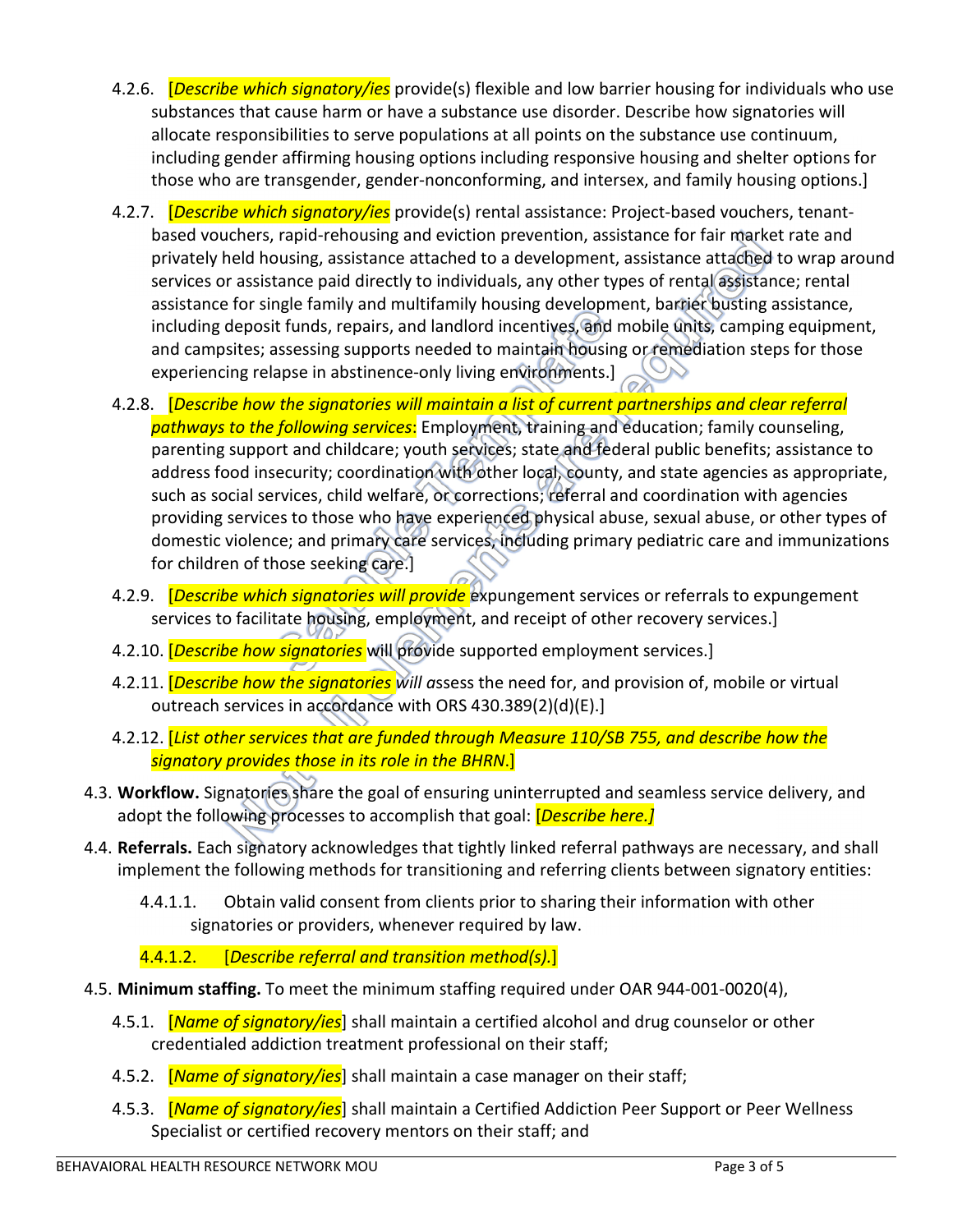- 4.5.4. [*Name of signatory/ies*] shall maintain an Addiction Peer Support and Addiction Peer Wellness Specialist Supervisor or Peer Delivered Services Supervisor on their staff.
- 4.6. **Service capacity monitoring.** *[Describe signatory/ies roles in monitoring service capacity.]*
- 4.7. **Verification.** *[Describe how signatory/ies shall allocate responsibilities for obtaining consent and sending verification of completion of screenings.]*
- 4.8. **Communications.** 
	- 4.8.1. [*Describe how signatories shall address media or public inquiries addressed to the BHRN or affecting other signatories, and who may speak on behalf of the BHRN***].**
	- 4.8.2. Each signatory shall designate in writing to all other signatories and to OHA an authorized representative who will be the primary point of contact and will coordinate and communicate with other signatories. The primary point of contact may delegate coordination and communication in writing. A signatory may change its authorized representative by written notice to other then-current signatories and OHA.
- 4.9. **Reporting.** *[Describe how signatory/ies shall allocate responsibility for reporting obligations.]*
- **5. CHANGES TO THIS MOU.** Signatories may agree from time to time to change this MOU. Any change must be agreed upon in writing by all then-current signatories, with a copy to be sent to OHA.
- **6. INTENDED BENEFICIARIES.** Signatories who have executed this MOU are the only parties to this MOU. Nothing in this MOU provides, is intended to provide, or may be construed to provide any direct or indirect benefit or right to any third party, including any natural person or group of persons.
- **7. NO OBLIGATION AND NO TRANSFER OF RIGHTS.** This MOU is not an obligation or commitment of funds for a basis of transfer of funds. This MOU does not create any contractual obligation or commitment by any signatory or other person. This MOU does not create, transfer, or grant any rights in data, works of authorship, or other intellectual property.
- **8. COSTS AND EXPENDITURES**. Each signatory's expenditures in support of the activities described in this MOU are subject to its respective budget processes and approvals.
- **9. DISPUTE RESOLUTION.** Disagreements between two or more signatories arising under or relating to this MOU will be resolved by consultation between them, and as necessary referral of the dispute to appropriate management officials of the signatories. If the dispute is unable to be resolved, which may include a change to this MOU, a signatory may withdraw its participation in accordance with this MOU. Signatories acknowledge that failure to maintain an MOU with other participants in the BHRN may have consequences under OAR 944 Div 001 or their agreement(s) with the state of Oregon.
- **10. COUNTERPARTS.** This MOU may be executed in several counterparts, all of which when taken together constitute one document, notwithstanding that each signatory has not signed the same counterpart. Each copy of the MOU so executed constitutes an original. An electronic signature is deemed to be an original signature.
- **11. SIGNATURES.** Each signatory represents that the individual signing below on its behalf is authorized to act on its behalf, and the individual named below as the signatory's point of contact is authorized to act on behalf of signatory as described in this MOU.

# **Name of Signatory 1:**

Signature & Date